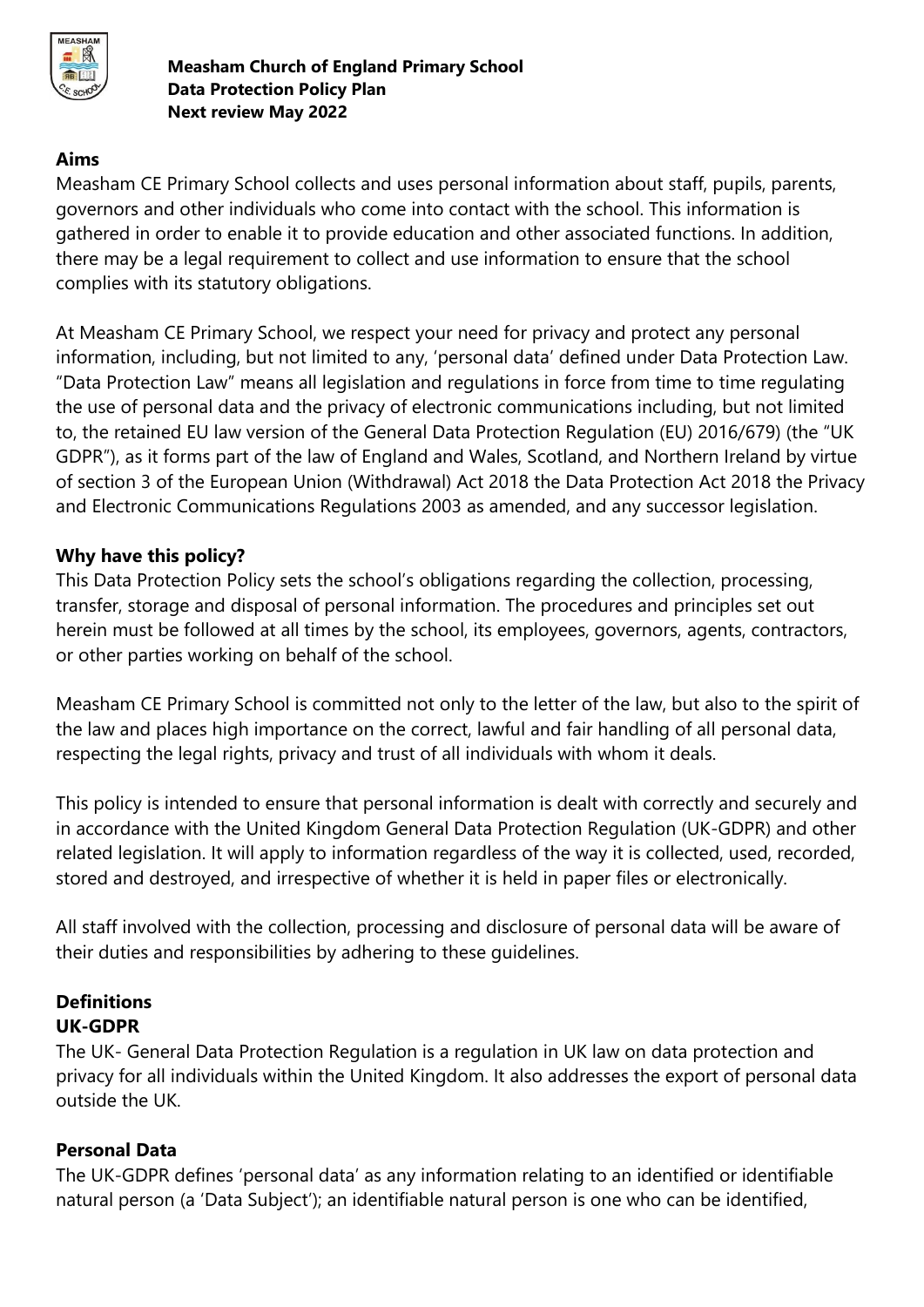

directly or indirectly, in particular by reference to an identifier such as a name, an identification number, location data, an online identifier, or to one or more factors specific to the physical, physiological, genetic, mental, economic, cultural or social identity of that natural person.

# **Special Categories of Personal Data**

The UK-GDPR defines 'Special Categories' of Personal Data as any information revealing racial or ethnic origin, political opinions, religious or philosophical beliefs. Trade union membership, and the processing of genetic data, biometric data for the purpose of uniquely identifying a natural person, data concerning health or data concerning a natural person's sex life or sexual orientation is also classed as 'Special Categories' of Personal Data.

# **Data Subject**

A Data Subject is an individual who is the subject of personal data. For example, schools hold personal data about pupils, making each pupil a Data Subject under the terms of the UK-GDPR.

# **Data Protection Officer**

A role required by the UK-General Data Protection Regulation (UK-GDPR). Data Protection Officers are responsible for overseeing data protection strategy and implementation to ensure compliance with UK-GDPR requirements.

# **Data Controller**

The Data Controller is a person who (either alone, jointly or in common with other persons) determines the purposes for which and the manner in which any personal data are, or are to be, processed.

# **Data Processor**

A Data Processor is distinct from the Data Controller for whom they are processing the personal data. For example, an employee of a Data Controller, or a department or unit within the school which is processing personal data. The processor may be a third party with which the school has a UK-GDPR compliant contract.

# **Data Breach**

A data breach is an incident that involves the unauthorised or illegal viewing, access, retrieval, accidental deletion or improper use of data by an individual, an organisation, application or service.

# **What we do and who does it**

Our school processes personal information relating to pupils, staff and visitors and, therefore, is a Data Controller. The school is registered as a Data Controller with the Information Commissioner's Office and renews this registration annually.

The school's Data Protection Officer (DPO) is responsible for overseeing the implementation of this policy, monitoring the school's compliance with the UK-GDPR. The DPO also works with the school by providing guidance and to develop related policies. They will report to the highest level and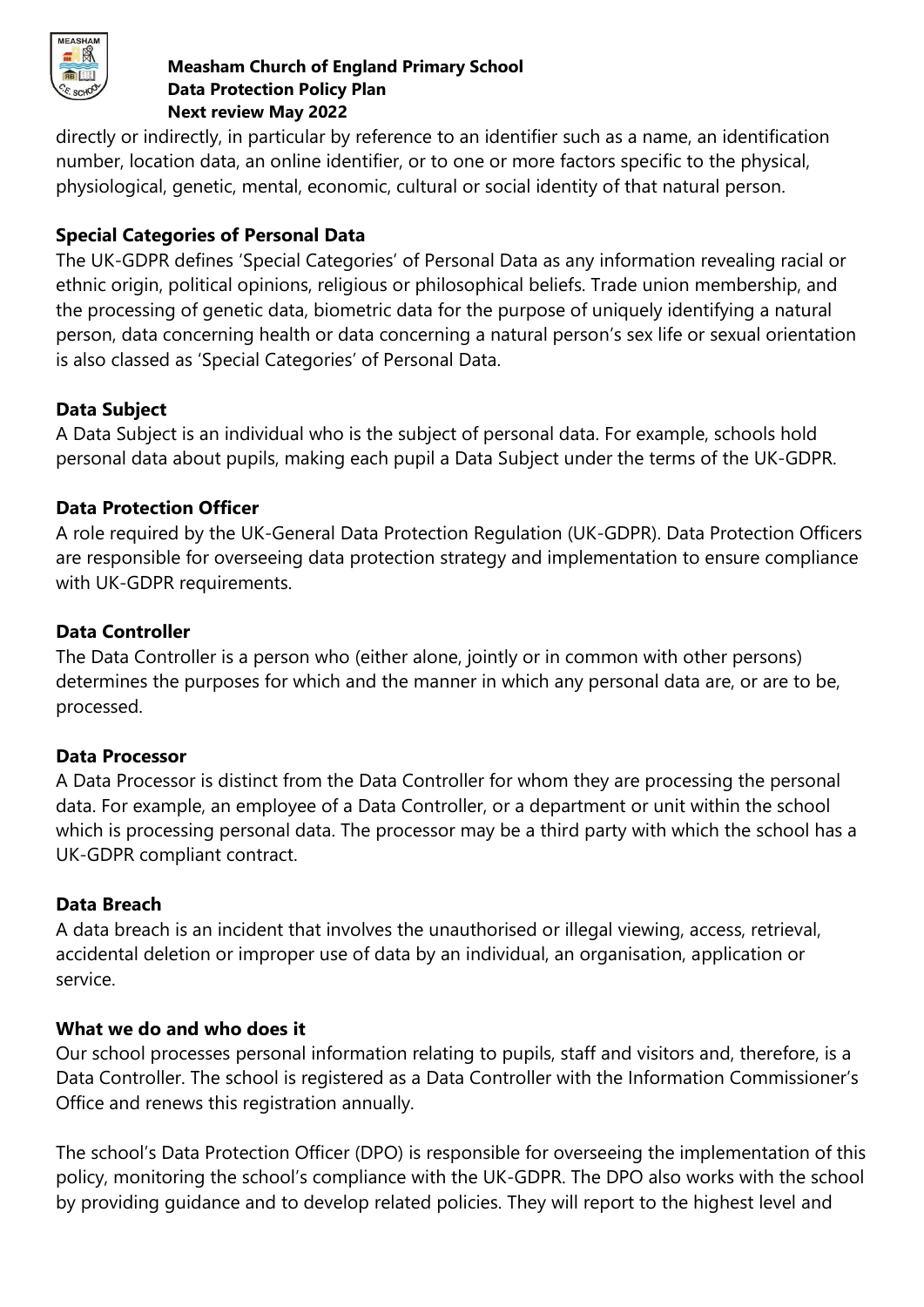

liaise with the ICO as and when required.

The Governing Body has overall responsibility for ensuring that the school complies with its obligations under the General Data Protection Regulation. On a daily basis responsibilities lie with the Data Controller. In the absence of the Data Controller, the Lead Processor will take up the role. The Data Protection Officer and the Data Controller will ensure that all staff are aware of their data protection obligations and oversee any queries related to the storing or processing of personal data.

Staff are responsible for ensuring that they collect and store any personal data in accordance with this policy. Staff must also inform the school of any changes to their personal data, such as a change of address.

## **Personal data we collect**

Measham CE Primary School will only collect and process personal data for, and to the extent necessary, for the specific purpose or purposes of which data subjects have been informed (or will be informed). This includes personal data collected directly from Data Subjects and a person with parental responsibility, personal data obtained from the LA, previous school or the DfE.

Measham CE Primary School only collects, processes and holds personal data for specific purposes (or for other purposes expressly permitted by the UK-GDPR). Data Subjects are kept informed at all times of the purpose or purposes for which the school uses their personal data.

## **Parents and pupils**

We hold personal data about pupils to support teaching and learning, to provide pastoral care and to assess how the school is performing. We may also receive data about pupils from other organisations including, but not limited to, other schools, Local Authorities and the Department for Education.

This data includes, but is not restricted to:

- Contact details
- Results of internal assessment and externally set tests
- Data on pupil characteristics, such as ethnic group or special educational needs
- Exclusion information
- Attendance Information
- Pastoral information provided by parents in relation to illness, welfare etc.
- Details of any medical conditions and contact information
- Safety information (first aid, incidents)
- Photographs and video

We will only retain the data we collect for as long as is necessary to satisfy the purpose for which it has been collected. We will not share information about pupils with anyone without consent unless the law and our policies allow us to do so. We are required by law to pass certain information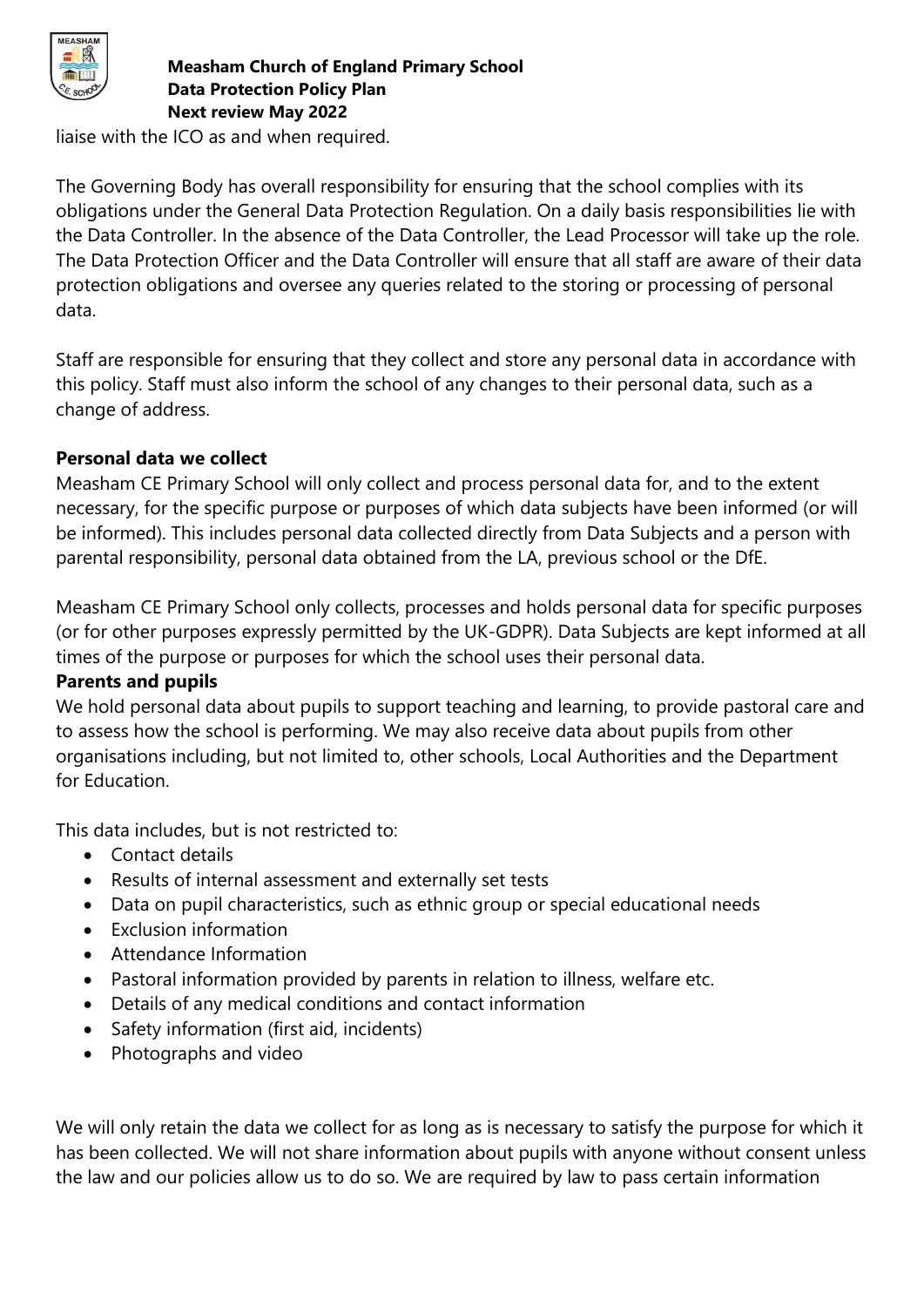

about pupils to specified external bodies, such as our local authority and the Department for Education, so that they are able to meet their statutory obligations.

We also share information with health professionals for immunisation, height, weight and other routines. We do use information such as names to create passwords and login details for approved ICT systems, but never share contact details with such companies.

## **Staff**

We process data relating to those we employ, or otherwise engage to work at our school. The purpose of processing this data is to assist in the running of the school, including to:

- Enable individuals to be paid
- Facilitate safe recruitment
- Support the effective performance management of staff
- Improve the management of workforce data across the sector
- Inform our recruitment and Retention Policies
- Allow better financial modelling and planning
- Enable ethnicity and disability monitoring
- Support the work of the School Teachers' Review Body
- Ensure that we have relevant information for medical emergencies, next of kin contact etc.

Staff personal data includes, but is not restricted to, information such as:

- Contact details
- National Insurance numbers
- Salary information
- Qualifications
- Absence data
- Personal characteristics, including ethnic groups
- Medical information
- Outcomes of any disciplinary procedures
- Appraisal information
- Contact information for next of kin
- Photographs and video

We will only retain the data we collect for as long as is necessary to satisfy the purpose for which it has been collected. We will not share information about staff with third parties without consent unless the law allows us to. We are required by law to pass certain information about staff to specified external bodies, such as our local authority and the Department for Education, so that they are able to meet their statutory obligations. Any staff member wishing to see a copy of information about them that the school holds can contact the school office or the Data Protection Officer. The Subject Access Request (SAR) procedure must be followed.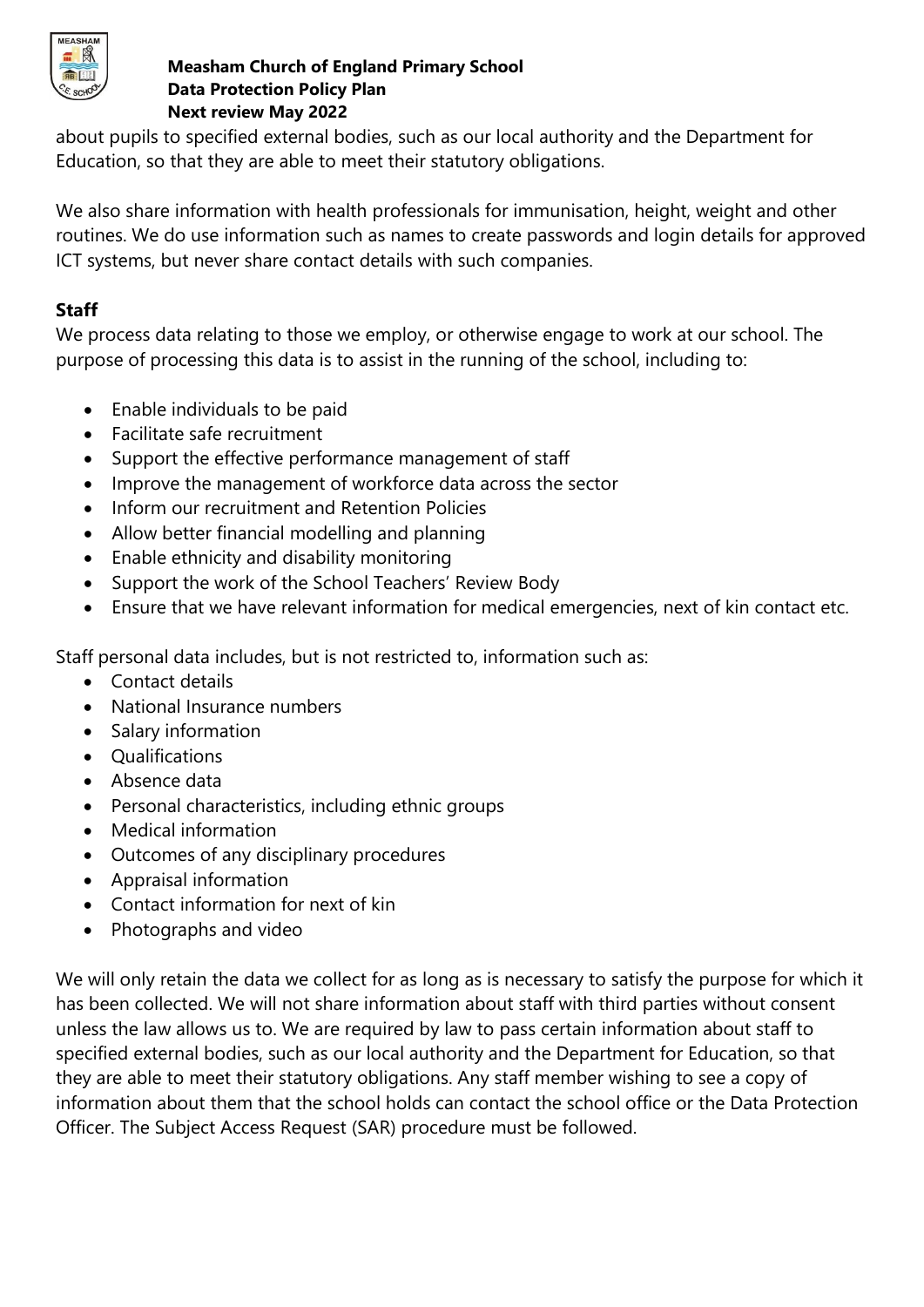

## **Data protection principles**

This policy aims to ensure compliance with the UK-GDPR. The UK-GDPR sets out the following principles with which any party handling personal data must comply. The Data Controller shall be responsible for and be able to demonstrate compliance with the principles.

All personal data must be:

- Processed lawfully, fairly and in a transparent manner in relation to the Data Subject.
- Collected for specified, explicit and legitimate purposes and not further processed in a manner that is incompatible with those purposes. Further processing for archiving purposes in the public interest, scientific or historical research purposes or statistical purposes shall not be considered to be incompatible with the initial purposes.
- Adequate, relevant and limited to what is necessary in relation to the purposes for which it is processed.
- Accurate and, where necessary, kept up to date. Every reasonable step must be taken to ensure that personal data that is inaccurate, having regard to the purposes for which it is processed, is erased, or rectified without delay.
- Kept in a form that permits identification of Data Subjects for no longer than is necessary for the purposes for which the personal data is processed. Personal data may be stored for longer periods insofar as the personal data will be processed solely for archiving purposes in the public interest, scientific or historical research purposes, or statistical purposes, subject to implementation of the appropriate technical and organisational measures required by the UK-GDPR in order to safeguard the rights and freedoms of the Data Subject.
- Processed in a manner that ensures appropriate security of the personal data, including protection against unauthorised or unlawful processing and against accidental loss, destruction, or damage, using appropriate technical or organisational measures.

## **Our commitment**

The school is committed to maintaining the data protection principles at all times. Therefore, the school will:

- Inform individuals why the information is being collected, when it is collected.
- Inform individuals when their information is shared, why and with whom it was shared.
- Check the quality and the accuracy of the information it holds.
- Ensure that information is not retained for longer than is necessary.
- Ensure that when obsolete information is destroyed, that it is done so appropriately and securely.
- Ensure that clear and robust safeguards are in place to protect personal information from loss, theft and unauthorised disclosure, irrespective of the format in which it is recorded.
- Share information with others only when it is legally appropriate to do so.
- Set out procedures to ensure compliance with the duty to respond to requests for access to personal information, known as Subject Access Requests.
- Ensure our staff are aware of and understand our policies and procedures.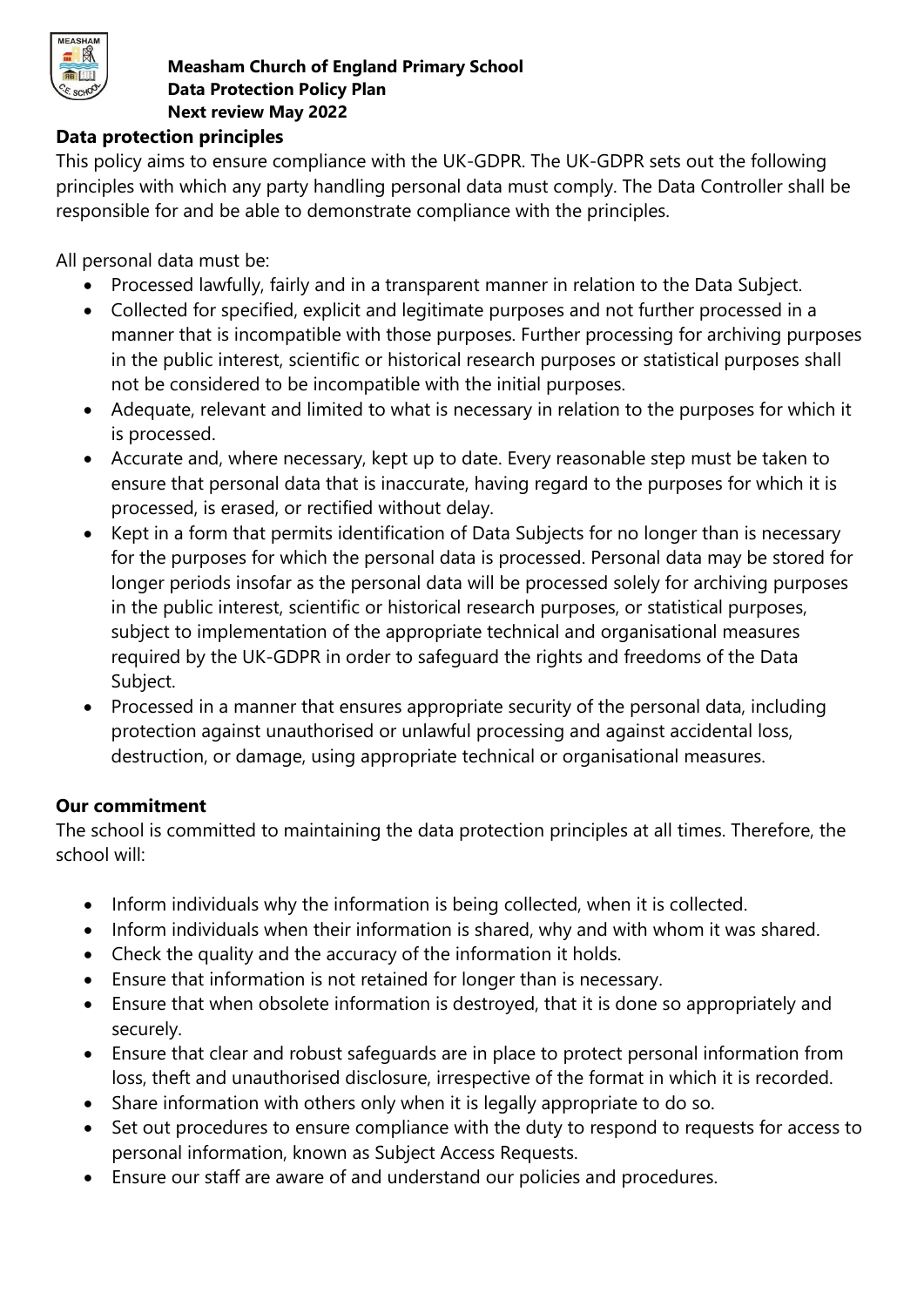

## **Lawful, fair and transparent data processing**

At Measham CE Primary School, we ensure that personal data is processed lawfully, fairly and transparently, without adversely affecting the rights of the Data Subject. The UK-GDPR states that processing of personal data shall be lawful if at least one of the following applies:

- The Data Subject has given consent to the processing of their personal data for one or more specific purposes.
- The processing is necessary for the performance of a contract to which the Data Subject is a party, or in order to take steps at the request of the Data Subject prior to entering into a contract with them.
- The processing is necessary for compliance with a legal obligation to which the Data Controller is subject.
- The processing is necessary to protect the vital interests of the Data Subject or of another natural person.
- The processing is necessary for the performance of a task carried out in the public interest or in the exercise of official authority vested in the Data Controller.
- The processing is necessary for the purposes of the legitimate interests pursued by the Data Controller or by a third party, except where such interests are overridden by the fundamental rights and freedoms of the Data Subject, which require protection of personal data, in particular where the Data Subject is a child.

## **The rights of Data Subjects**

At Measham CE Primary School, the Data Controller is responsible for allowing Data Subjects to exercise their rights and to ensure that they can make effective use of them. The UK-GDPR sets out the following rights applicable to Data Subjects:

## **The right to be informed**

In order to ensure that personal data is processed fairly, Data Controllers must provide certain minimum information to Data Subjects, regarding the collection and further processing of their personal data. The UK-GDPR adds that such information must be provided in a concise, transparent, intelligible and easily accessible form, using clear and plain language.

## **The right of access**

Data Subjects have the right to file a Subject Access Request (SAR) and obtain from the Data Controller a copy of their personal data, together with an explanation of the categories of data being processed, the purposes of such processing and the categories of third parties to whom the data may be disclosed.

## **The right to rectification**

Data Subjects have the right to require the Data Controller to correct errors in personal data processed by (or on behalf of) that controller.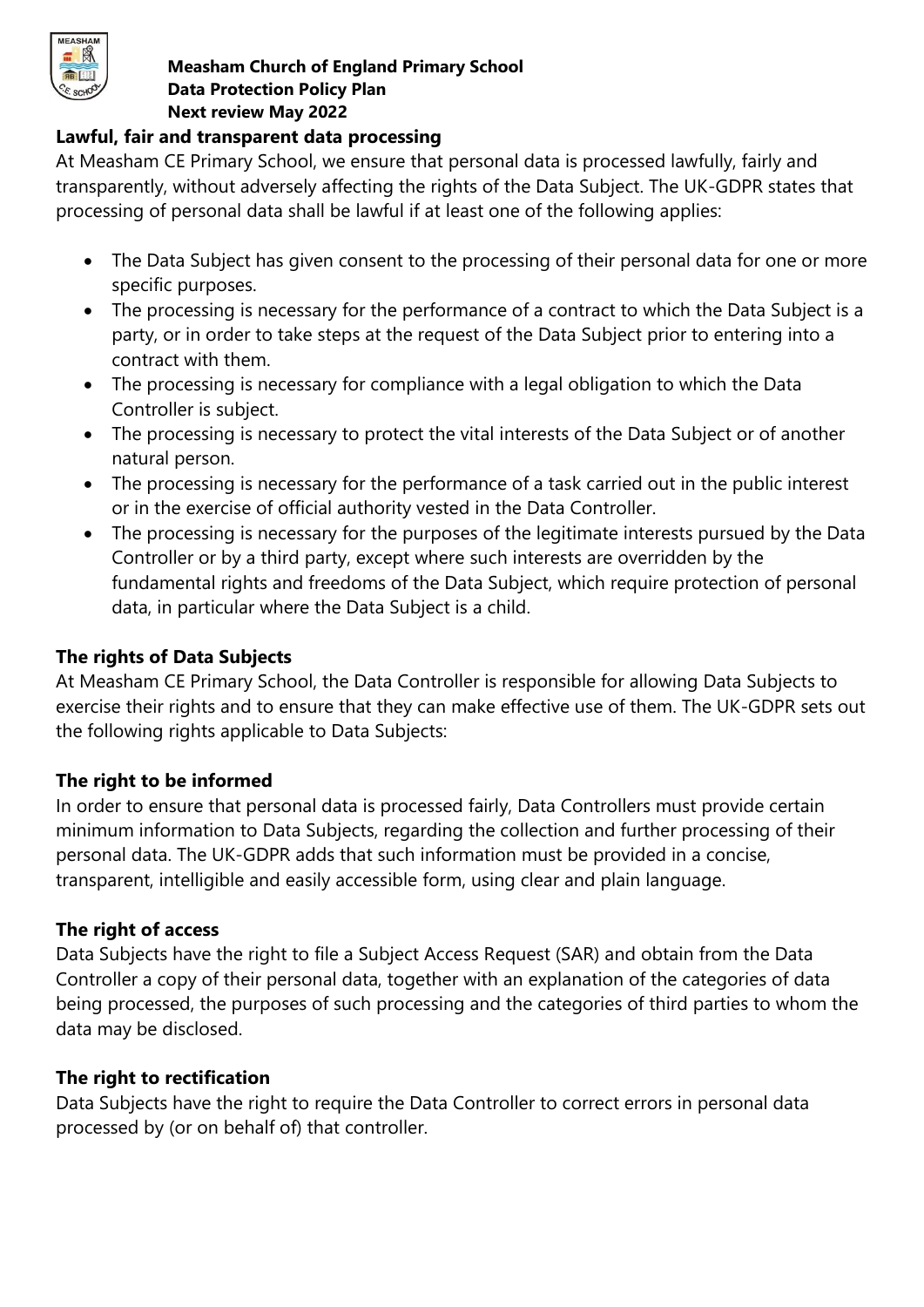

#### **The right to erasure**

This allows Data Subjects to require Data Controllers to delete their personal data where those data are no longer needed for their original purpose, or where the processing is based on the consent and the Data Subject withdraws that consent (and no other lawful basis for the processing exists).

## **The right to restrict processing**

To restrict processing is a new right created under the UK-GDPR. In certain circumstances, in which the relevant personal data either cannot be deleted (e.g. because the data are required for the purposes of exercising or defending legal claims), or where the Data Subject does not wish to have the data deleted, the Data Controller may continue to store the data, but the purposes for which the data can be processed are strictly limited.

#### **The right to data portability**

This permits the Data Subject to receive from the Data Controller a copy of his or her personal data in a commonly used machine-readable format and to transfer their personal data from one Data Controller to another or have the data transmitted directly between Data Controllers.

#### **The right to object**

Data Subjects continue to have a right to object to processing of their personal data on certain grounds.

## **The rights with respect to automated decision-making and profiling**

The UK-GDPR provides safeguards for individuals against the risk that a potentially damaging decision is taken without human intervention.

#### **How we store data**

Paper-based records and portable electronic devices, such as laptops and hard drives that contain personal information are kept secure when not in use. We carry out visual audits and regularly improve our practices.

All records are stored in a central location. This is locked and only certain staff have access to these.

Papers containing confidential personal information should not be left on office and classroom desks, on staffroom tables or pinned to notice boards where there is general access.

Where personal information needs to be taken off site (in paper or electronic form), staff must ensure this is secure. Confidential data can only be taken out with the approval of the Senior Leadership Team.

Passwords that are secure are used to access school computers, laptops and other electronic devices. All electronic data information systems are password protected.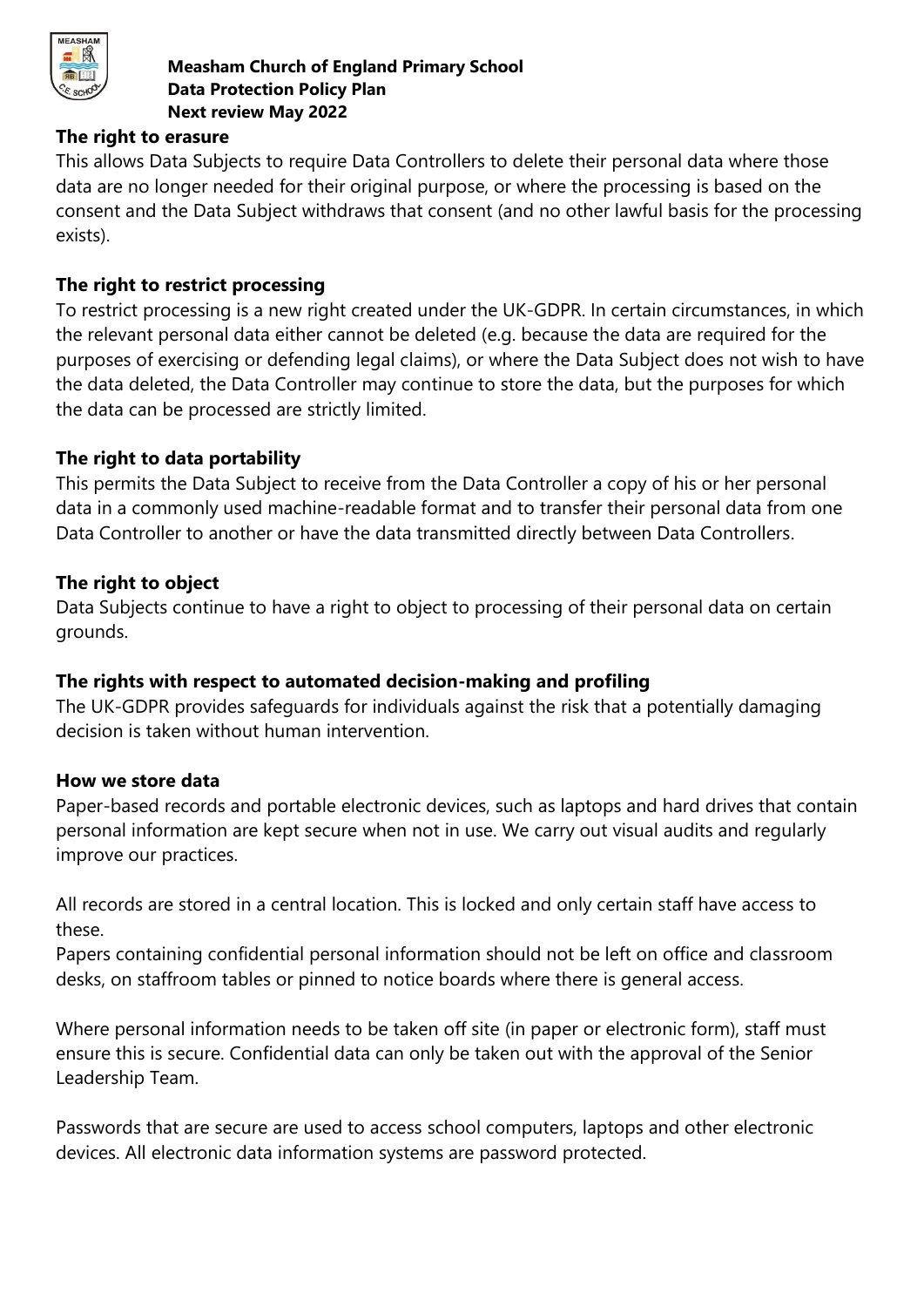

Staff and pupils are reminded to change their passwords at regular intervals. No personal data should be transferred to any device personally belonging to an employee and personal data may only be transferred to devices belonging to agents, contractors, or other parties working on behalf of the school where the party in question has agreed to comply fully with the letter and spirit of this policy and of the UK-GDPR (which may include demonstrating to the school that all suitable technical and organisational measures have been taken).

Encryption software is used to protect all portable devices and removable media, such as USB devices. Staff, pupils or Governors who store personal information on their personal devices are expected to follow the same security procedures for school-owned equipment.

Privacy by design is an approach to projects that promotes privacy and data protection compliance from the start. At Measham CE Primary School, we have adopted this approach when we:

- Are installing or adopting new ICT systems for storing or accessing personal data
- Developing legislation, policy or strategies that have privacy implications
- Working with a new supplier that involves sharing
- Using data for new purposes

## **Data accuracy**

Data held will be as accurate and up to date as is reasonably possible. Every opportunity will be given to the Data Subject to update the information the school holds. If a Data Subject informs the school of a change of circumstances, their computer record will be updated as soon as is practicable.

A printout of their data record will be provided to Data Subjects every twelve months so they can check its accuracy and make any amendments. Where a Data Subject challenges the accuracy of their data, the school will immediately mark the record as potentially inaccurate, or 'challenged'. In the case of any dispute, we shall try to resolve the issue informally, but if this proves impossible, disputes will be referred to the Governing Body for their judgement. If the problem cannot be resolved at this stage, either side may seek independent arbitration. Until resolved the 'challenged' marker will remain and all disclosures of the affected information will contain both versions of the information.

# **Who we share data with**

We will not share information about pupils with anyone without consent unless the law and our policies allow us to do so. We are required by law to pass certain information about pupils to specified external bodies, such as our Local Authority and the Department for Education, so that they are able to meet their statutory obligations.

We also share information with health professionals for immunisation, height, weight and other routines. We do use information such as names to create passwords and login details for approved ICT systems but never share contact details with such companies. Other agencies and professional bodies may include, but are not limited to:

Educators and exam boards – to meet our legal obligations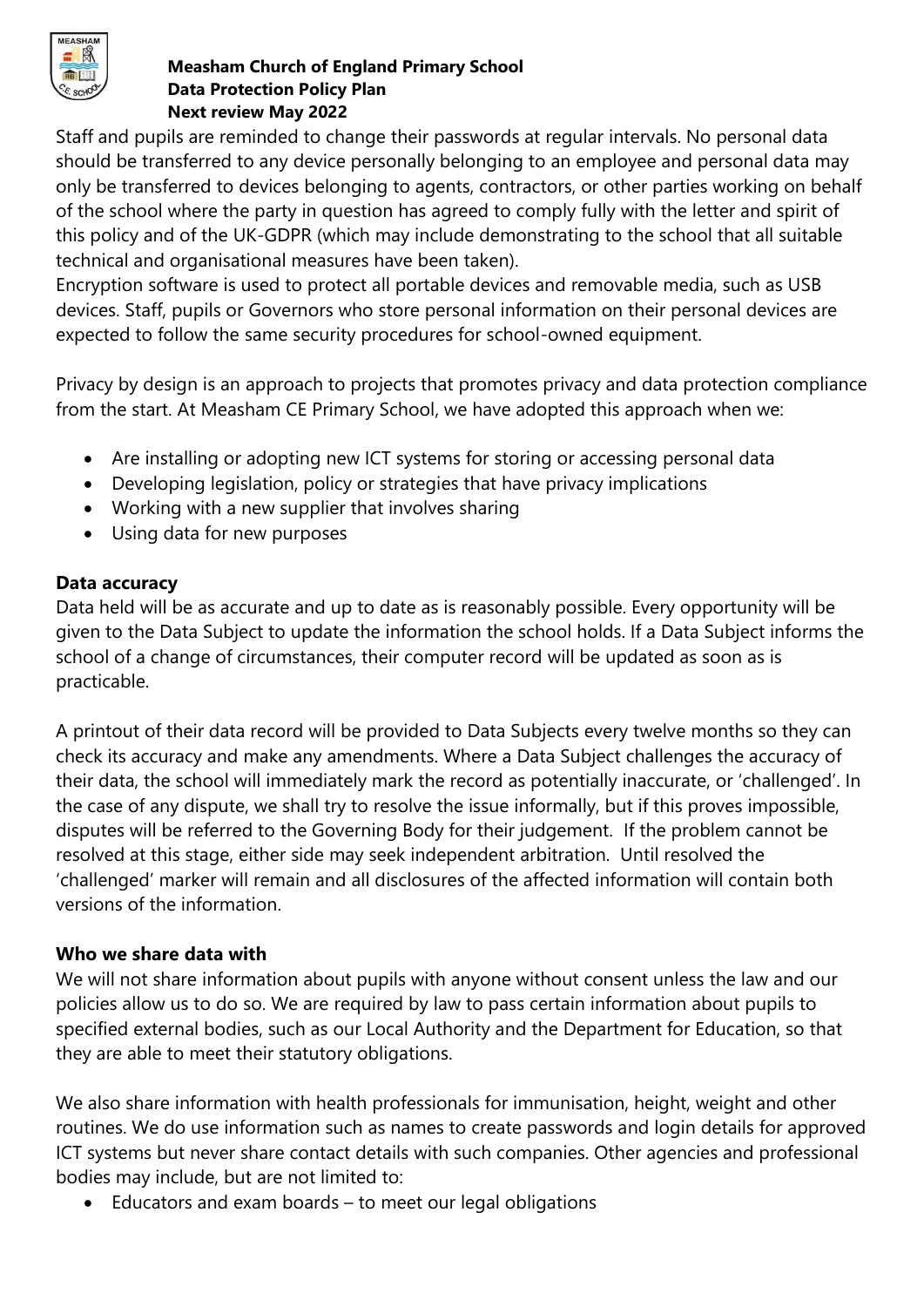

- Ofsted to meet our legal obligations
- Auditors for schools
- Police forces, courts and tribunals when we are legally bound to do so

We will not share information about staff with third parties without consent, unless the law allows us to. We are required by law to pass certain information about staff to specified external bodies, such as our Local Authority and the Department for Education, so that they are able to meet their statutory obligations. Any staff member wishing to see a copy of information about them that the school holds should contact the school's Data Protection Officer.

# **Accountability and record keeping**

The Data Protection Officer shall be responsible for overseeing the implementation of this policy and for monitoring compliance with this policy; the school's other data protection-related policies; and with the UK-GDPR and other applicable data protection legislation. The school shall keep written internal records of all personal data collection, holding and processing, which shall incorporate the following information:

- The name and details of the company, its Data Protection Officer and any applicable thirdparty data processors.
- The purposes for which the school collects, holds and processes personal data.
- Details of the categories of personal data collected, held and processed by the school and the categories of Data Subject to which that personal data relates.
- Details of any transfers of personal data to non-EEA countries including all mechanisms and security safeguards.
- Details of how long personal data will be retained by the school (please refer to the school's Data Retention Policy).
- Detailed descriptions of all technical and organisational measures taken by the school to ensure the security of personal data.

# **Data retention**

The school shall not keep personal data for any longer than is necessary in light of the purpose or purposes for which that personal data was originally collected, held and processed. When personal data is no longer required, all reasonable steps will be taken to erase or otherwise dispose of it without delay.

For full details of the school's approach to data retention, including retention periods for specific personal data types held by the school, please refer to our Data Retention Policy.

When any personal data is to be erased or otherwise disposed of for any reason (including where copies have been made and are no longer needed), it should be securely deleted and disposed of.

# **Subject Access Requests**

A Subject Access Request (SAR) enables individuals to find out what personal data is held on them, why it is held and who it is disclosed to. The UK-GDPR enforces strict parameters on the way these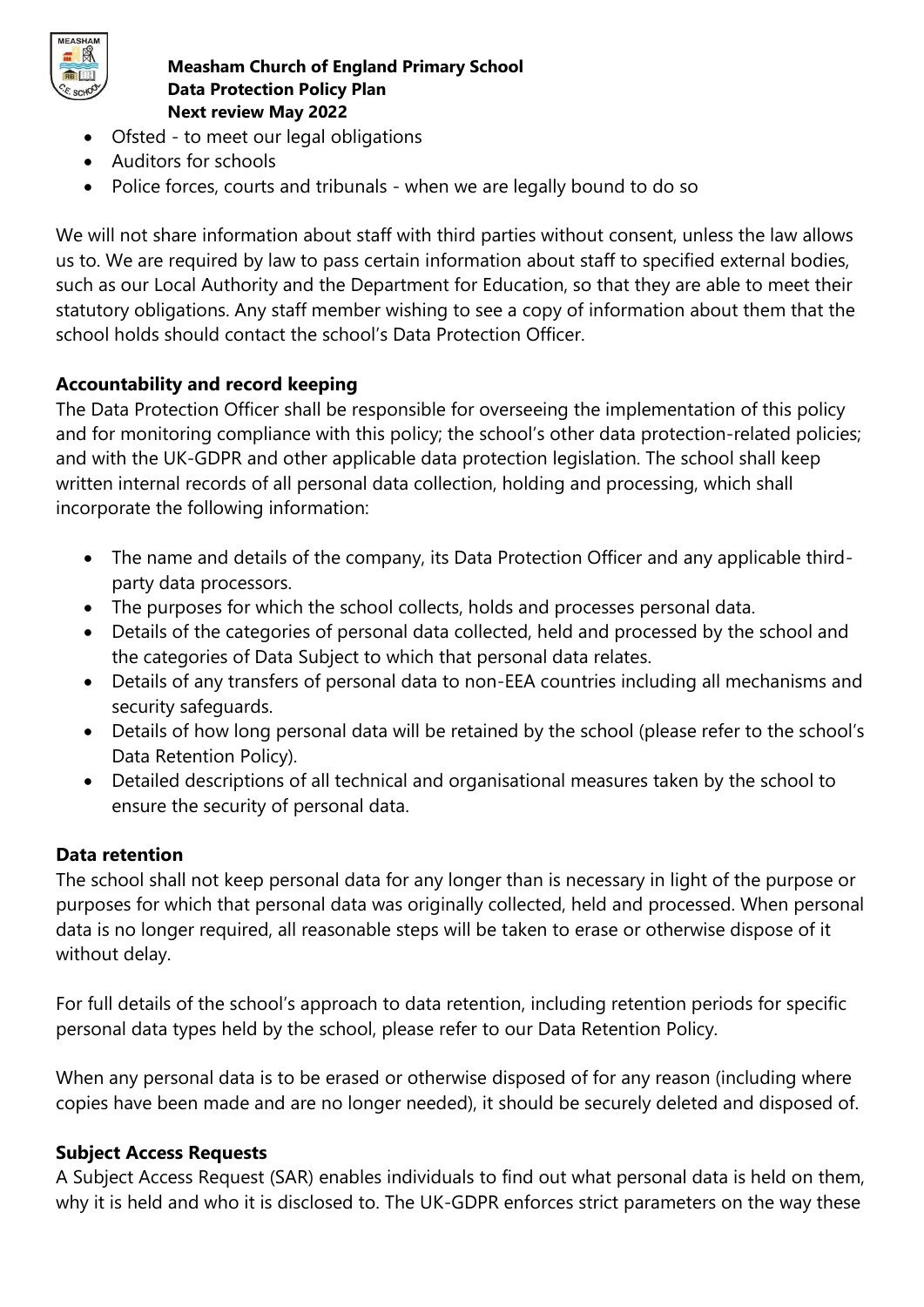

requests are dealt with. Individuals have the right to submit a Subject Access Request (SAR) to gain access to their personal data in order to verify the lawfulness of the processing.

Following the UK-GDPR's guidelines, all requests will be responded to without delay and at the latest, within one month of receipt. In the event of numerous or complex requests, the period of compliance will be extended by a further two months. The individual will be informed of this extension and will receive an explanation of why the extension is necessary, within one month of the receipt of the request. Where a request is manifestly unfounded or excessive, the school holds the right to refuse to respond to the request.

The individual will be informed of this decision and the reasoning behind it, as well as their right to complain to the supervisory authority and to a judicial remedy, within one month of the refusal. In the event that a large quantity of information is being processed about an individual, the school will ask the individual to specify the information the request is in relation to. Where a SAR has been made electronically, the information will be provided in a commonly used electronic format. If the request is manifestly unfounded, excessive or repetitive, a reasonable fee will be charged. All fees will be based on the administrative cost of providing the information.

## **SAR procedure**

A Data Subject or their representative makes a request in writing to the school or the DPO. The school/DPO reply and request that the Data Subject completes a Subject Access Request Form. The school must verify the identity of the person making the request. The following are accepted as evidence of identity:

- Passport
- Driving licence
- Utility bills with current address
- Birth/marriage certificate
- P45/P60
- Credit card or mortgage statement

The request is logged on the school's DPO Portal. If the initial request does not clearly identify the information required, then further enquiries will be made. The response time for Subject Access Requests, once officially received, is 30 days. However, the 30 days will not commence until after receipt of clarification of information sought. The school provides the information in line with the request.

It must be noted that any information which may cause serious harm to the physical/mental health or emotional condition of the Data Subject should not be disclosed, nor should information that would reveal that the Data Subject is at risk of abuse, or information relating to court proceedings. If there are concerns over the disclosure of information, then additional advice should be sought. Where redaction (information blacked out/removed) has taken place, then a full copy of the information provided should be retained in order to establish if a complaint is made, what was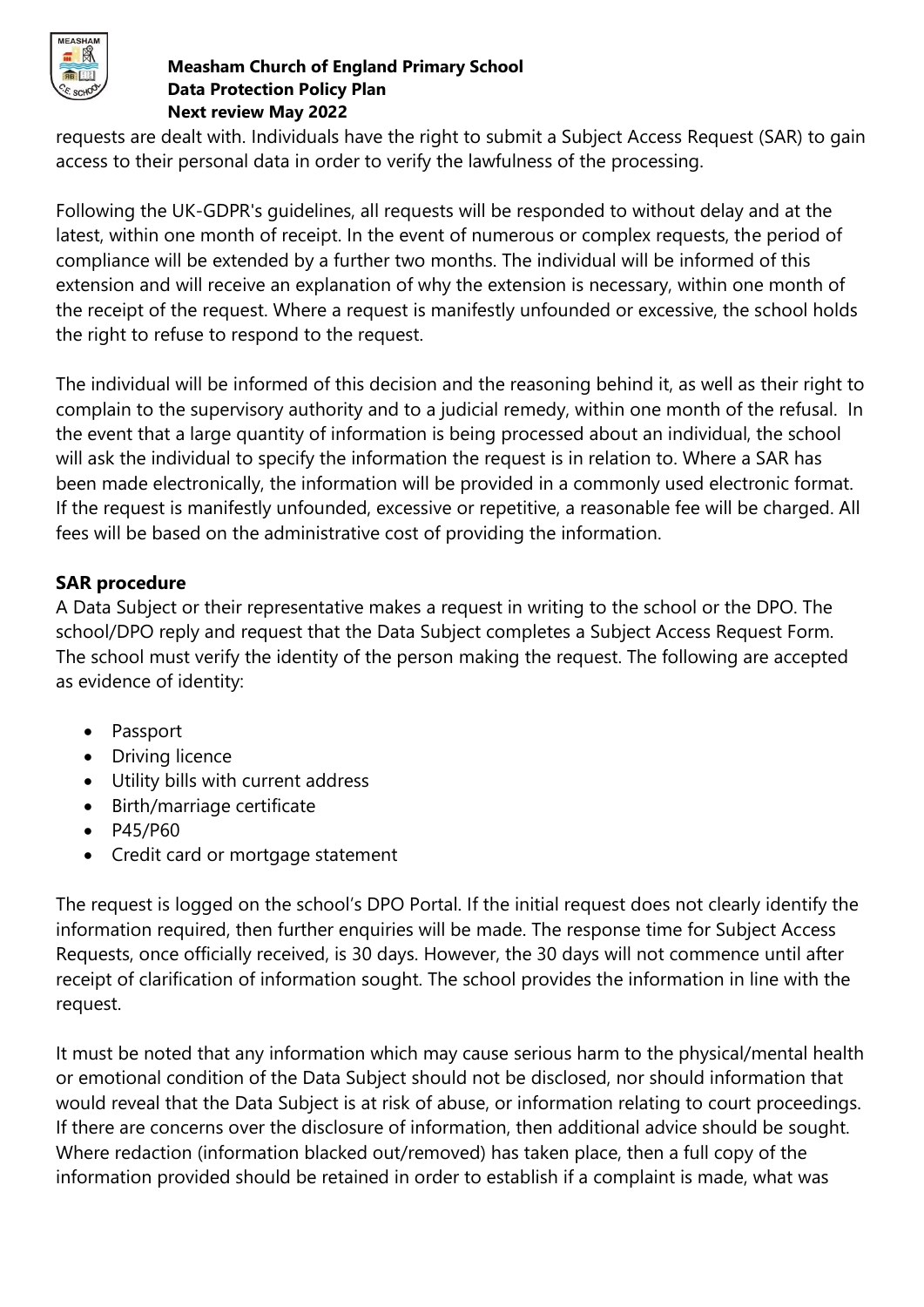

redacted and why. Information disclosed should be clear, thus any codes or technical terms will need to be clarified and explained.

If information contained within the disclosure is difficult to read or illegible, then it should be retyped. Information can be provided at the school with a member of staff on hand to help and explain matters if requested, or provided at face-to-face handover. The views of the applicant should be taken into account when considering the method of delivery. If postal systems have to be used, then registered/recorded mail must be used.

Children have the same rights to access the information as adults as personal data about a child belongs to that child and not the person who has parental responsibility over that child. However, children below the age of 12 are generally not regarded to be mature or have enough understanding about their rights and the implications of a SAR. For an adult to make a SAR with respect to their child, the child must give consent or have a clear lack of understanding about their rights and the implications of a SAR. With this in mind, most Subject Access Requests from adults with parental responsibility for pupils at Measham CE Primary School may be granted.

# **Data breach**

In the case of a data breach, the person causing or noticing the breach should log the breach on the school's DPO Portal. The portal will inform the Data Protection Officer and the Data Controller. Data protection breaches could be caused by a number of factors. A number of examples are shown below:

- Loss or theft of pupil, staff or governing body data and/or equipment on which data is stored
- Unauthorised use or access
- Equipment failure
- Poor data destruction procedures
- Human mistake
- Cyber-attack
- Hacking
- Unforeseen circumstance such as fire or flood
- Data not fully used or acted upon

In most cases, the next stage would be for the DPO and/or Headteacher to fully investigate the breach. The DPO and/or Headteacher should ascertain whose data was involved in the breach, the potential effect on the Data Subject and what further steps need to be taken to remedy the situation. The investigation should consider:

- The type of data
- Whether it is sensitive
- What protections were in place (e.g. encryption)
- What has happened to the data
- Whether the data could be put to any illegal or inappropriate use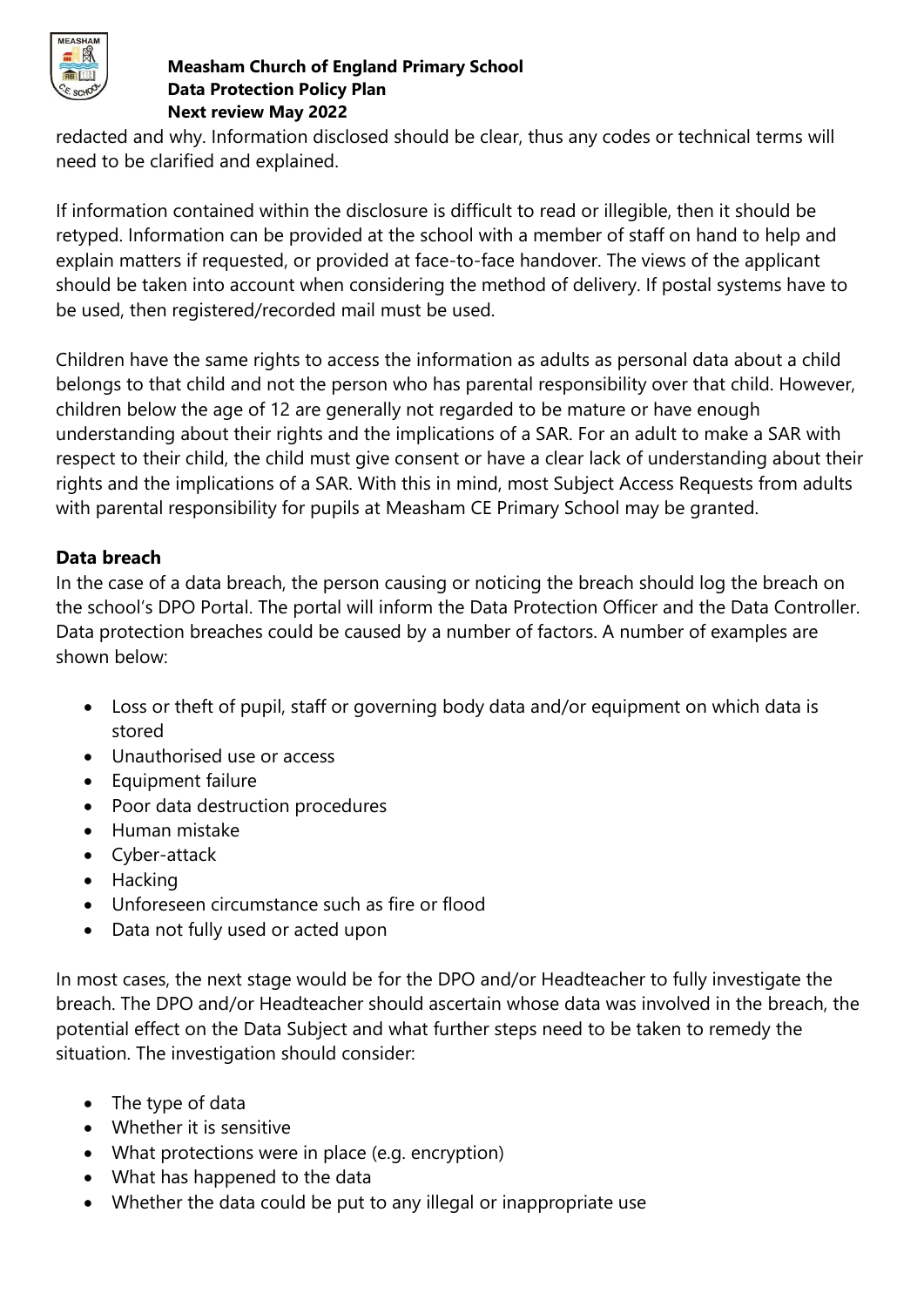

- How many people are affected
- What type of people have been affected (pupils, staff members, suppliers etc) and whether there are wider consequences to the breach

A clear record should be made of the nature of the breach and the actions taken to mitigate it. The investigation should be completed as a matter of urgency. On reviewing the breach, The Data Protection Officer or the Data Controller should, not later than 72 hours after having become aware of it, notify the personal data breach to the supervisory authority competent in accordance with UK-GDPR, unless the personal data breach is unlikely to result in a risk to the rights and freedoms of natural persons.

Where the notification to the supervisory authority is not made within 72 hours, it shall be accompanied by reasons for the delay.

# **Training**

Our staff and Governors are provided with UK-GDPR training as part of their induction process. UK-GDPR training will also form part of continuing professional development, where changes to legislation or the school's processes make it necessary. As a school, we ensure the Senior Leadership Team fully understand UK-GDPR and its potential impact. All other staff are trained according to their roles and responsibilities. We stress how the UK-GDPR is the responsibility of the whole school community.

# **Contact Details**

## **Our Data Protection Officer**

Manjit Heer 350 Loughborough Road Leicester LE4 5PJ TEL: 0845 519 1772 Email: [info@dpoforschools.co.uk](mailto:info@dpoforschools.co.uk)

# **Data Controller**

Head Teacher Measham CE Primary School Bosworth Road Measham Swadlincote DE12 7LG

# **Useful websites**

[www.ico.org.uk](http://www.ico.org.uk/) In the search box at the top of the page type:

• UK-GDPR for schools